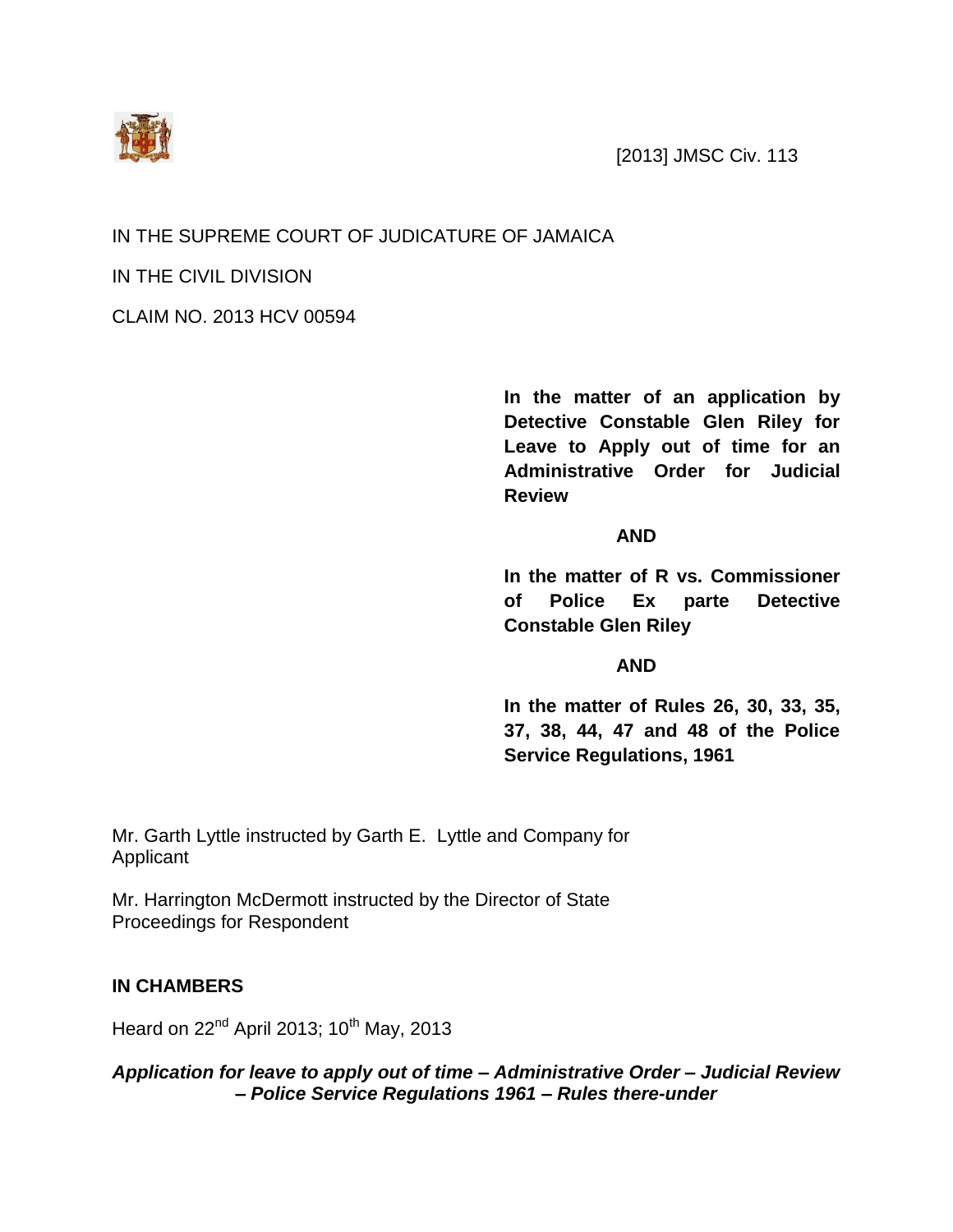#### **Coram: Morrison, J.**

[1] Over a decade ago Glen Riley, the Applicant herein, enlisted in the Jamaica Constabulary Force. He worked in the parish of St. Elizabeth and was an Intelligence Officer up to the time of his suspension from the establishment. However, things began to fall apart for the Applicant.

[2] According to the Applicant's affidavit in support of his Notice of Application for Leave to Apply Out Of Time For Judicial Review, dated  $19<sup>th</sup>$  January 2013, he and other police officers had interviewed one Derrick Gilfillian who had been in custody at Nain Police Station, St. Elizabeth. Subsequently, on the  $10<sup>th</sup>$  July, 2008, he and one Constable Dwight Peters travelled together in the latter's private motor car to the Alpart Plant, St. Elizabeth and while he was seated in the parked car, "five policemen suddenly walked up ordered me out of the car and arrested me." "At the time I was arrested, " he continues, Constable Peters was not there. They then went inside the Alpart building and I saw them returning with Constable Peters and then charged both of us with breach of the Corruption Act." Continuing, he depones, on the 27<sup>th</sup> August 2009, both he and Constable Peters went on trial in the Black River Resident Magistrate Court, "where after the Crown presented its case the Judge told me I was free to go as no *prima facie* case was made out against me. Thereupon the matter was determined in my favour. I immediately went to the officer in charge of my division and advised him that the charges were dismissed against me and that I should be re-instated. He then advised me to await the decision of the CP."

[3] The centre of his career was failing to hold, for while he was awaiting "the decision of the CP", he was served with a document dated  $7<sup>th</sup>$  January 2011. This document came from the Police Service Commission's (The PSC) through which it was conveyed that his retirement in the public's interest was being contemplated, that is, steps should be taken to retire him from the Jamaica Constabulary Force in accordance with Provision 26 of the Police Service Regulations, 1961 (PSR). Then follows the hope of his redemption: "That a statement setting out the grounds on which my retirement was contemplated was attached. The content of this Notice were matters that were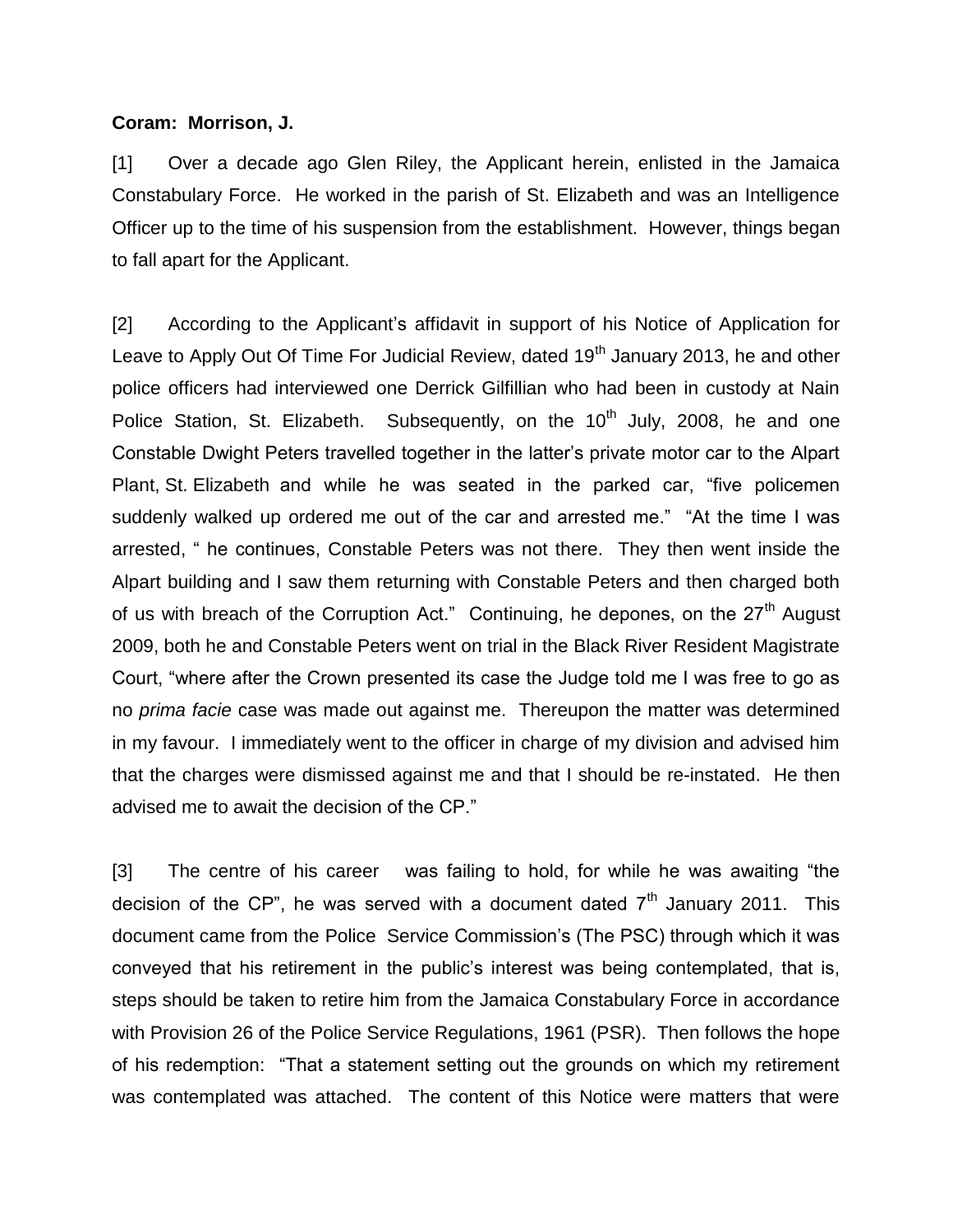dealt with in our trial before the Black River Resident Magistrate Court and so were already enquired into and a determination made in our favour."

[4] Even so, he bemoans, and while awaiting to be re-instated, officialdom activated its standard interdiction procedure that culminated via Force Order No. 340 dated  $9<sup>th</sup>$ August 2012 stating that, "I was permitted to retire from the Force in the public's interest …" This ought not to have been, he resisted, as "I am still awaiting to be charged and tried at a Court of Enquiry pursuant to the Interdiction Notice." The unmeritorious reduction of his professional circumstances as pointed to, was against the background of his legitimate expectation that he would have been served with the requisite charges and be offered an opportunity to know the nature of the charges against him, who his accusers are and that he be given an opportunity to defend himself against those charges. Thus aggrieved, he prosecuted his application in the terms as outlined.

[5] The ceremony of innocence having been initiated, he thereby asks this Court to say that he is entitled to the following reliefs:-

- a) that leave be granted to him to apply, out of time, for an Administrative Order of Certiorari to quash the decision of the Commissioner of Police (CP) contained in Police Force Order No. 3401 dated (9<sup>th</sup> August, 2002) published effective 10<sup>th</sup> November, 2012 and Letter from King's House reference No. GGS 11/07 dated  $12<sup>th</sup>$  October, 2011 permitting the applicant to retire in the public's interest.
- b) An order that a copy of the adverse reports sent by the CP to the Police Service Commission (PSC) pursuant to Rule 26 of the Police Service Regulations, 1961 recommending the compulsory retirement of the Applicant from the Jamaica Constabulary Force (JCF), be served on the Applicant.
- (c) An Order of Mandamus to compel the CP to reinstate the Applicant in accordance with the provisions of Rules 37 and 44 of the Police Service Regulations (PSR), 1961.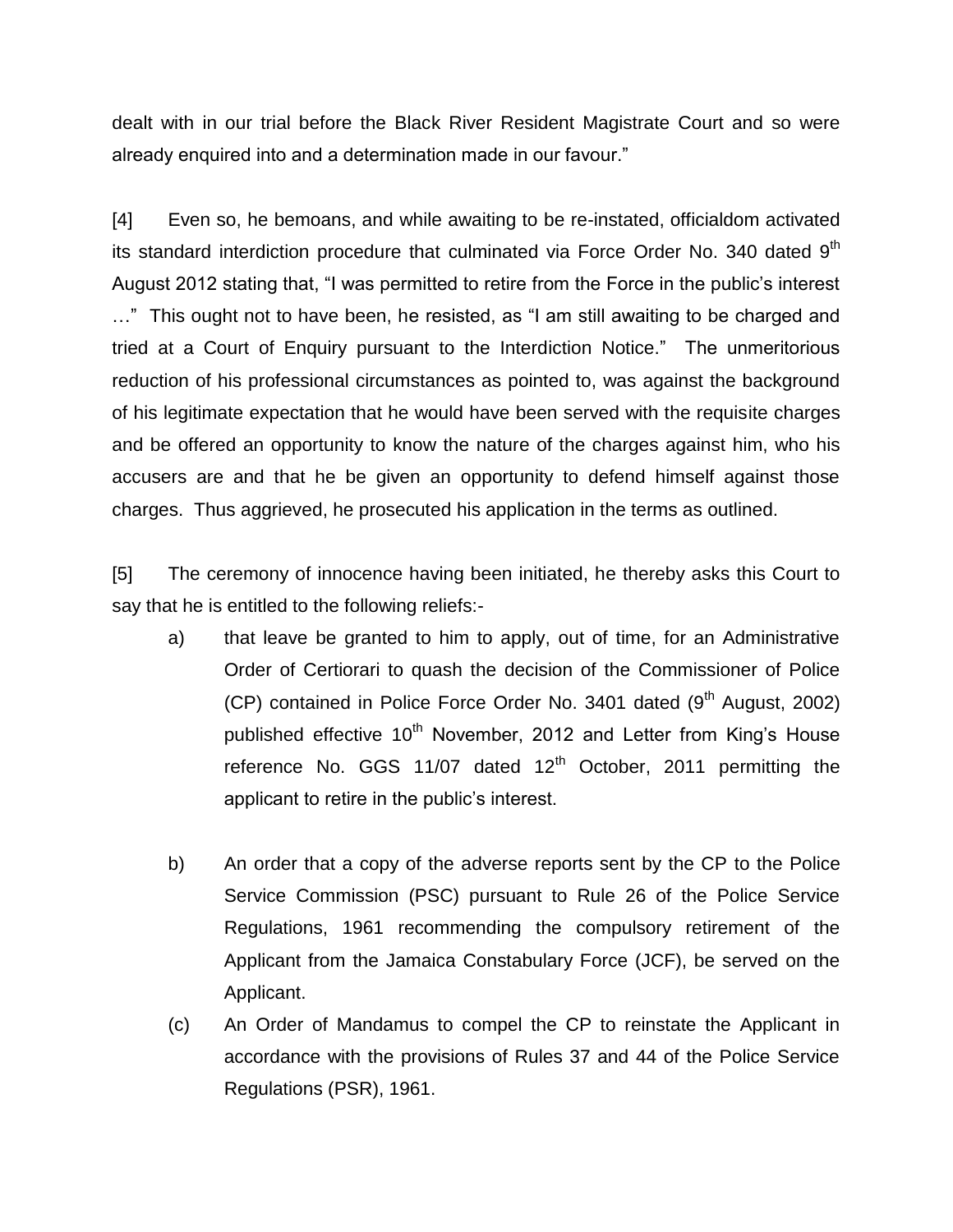[6] The Defendant in being adversant says that the Application was not made within the three (3) months from the date when grounds for the Application first arose as is set out in CPR 56.6(1) and that the Applicant has not put forward any "evidence giving a 'good reason' as to why an extension of time should be granted pursuant to Rule 56.6(2).

[7] Second, that the Applicant has failed to pursue an alternative form of redress in the form of an Appeal to the Privy Council as provided by Regulation 42 of the PSR and in any event he has failed to comply with CPR 56.3(3)(d).

[8] Third, the Applicant has failed to satisfy the threshold for leave, that is, an arguable case having a realistic prospect of success. Pursuant to Regulation 26 of the PSR the decision to retire the Applicant in the public interest is that of the PSC and not the Commissioner of Police and, on an examination of the Applicant's evidence the procedure adopted in retiring the Applicant in the public interest was carried out in accordance with Regulation 26 of the PSR.

## **The Evidence**

[9] In the instant case the decision to retire the Applicant was, by way of written correspondence dated October 12, 2011 communicated to him in these words: "… the Police Service Commission has advised His Excellency, The Governor General that you should be retired from the Jamaica Constabulary Force in the public interest, with effect from the  $16<sup>th</sup>$  July, 2008, in accordance with the provisions of Regulation 26 of the Police Service Regulations, 1961 …"

It is to be noted that through letter dated  $7<sup>th</sup>$  January 2011, under the signature of the Chief Personnel Officer of the Office of the Services Commission, the Applicant had been informed of the pending action that was being pursued against him by the PSC. In the penultimate paragraph and onwards it states: "A statement setting out the grounds on which your retirement is contemplated is accordingly enclosed to afford you the opportunity of submitting a reply to these grounds.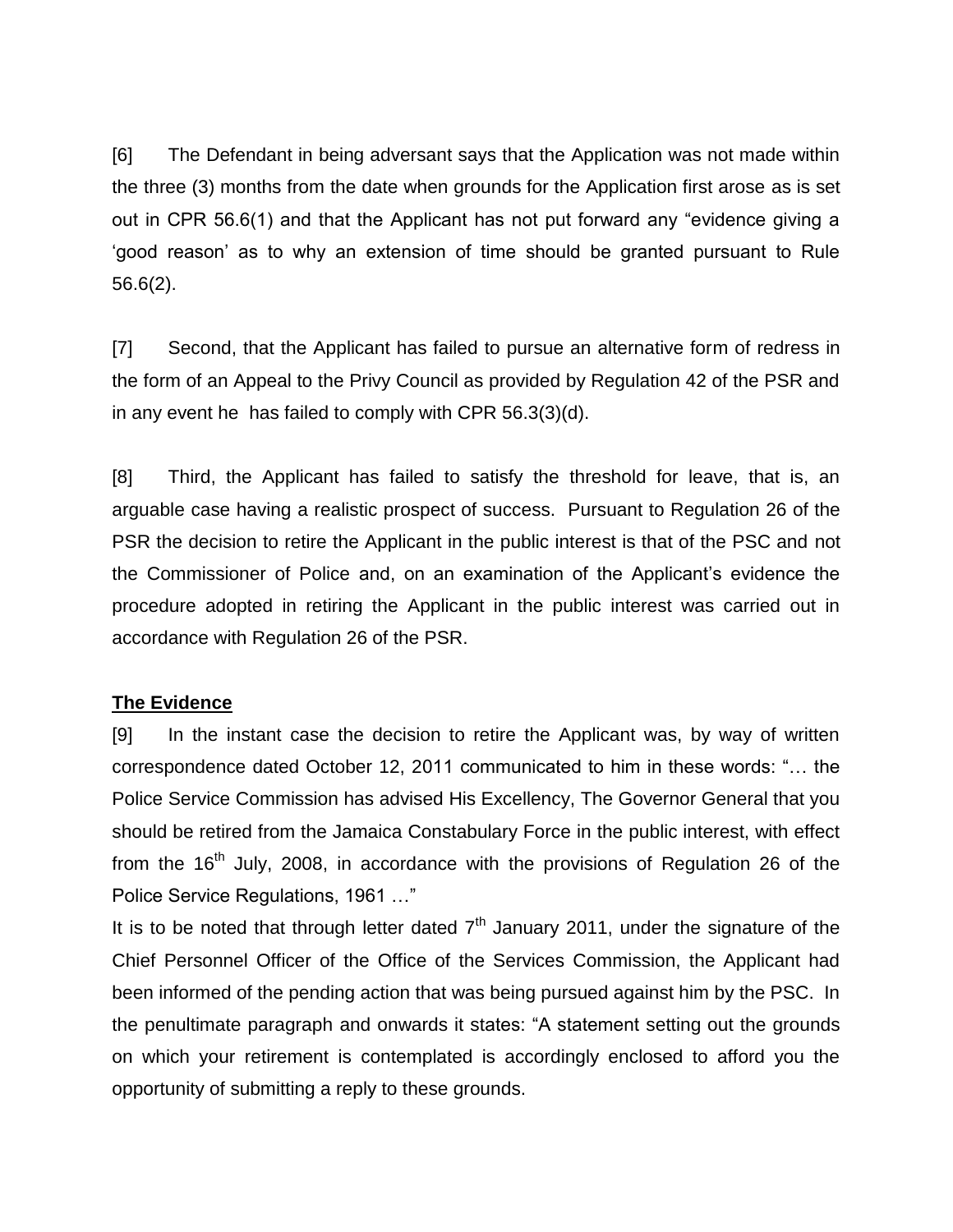Your reply should be forwarded through the Commissioner of Police, should be submitted within two (2) weeks of receipt of this letter."

[10] Under reference the Statement setting out the grounds was included. It reflected a false entry on June 20, 2008 in the Nain Police Station diary; the release from custody of Mr. Gilfillian from custody without charge by the Applicant as well as false reporting in that "no police officer attached to the Constant Spring Police Station named Detective Sergeant Wilkinson," and on July 10, 2008 being in the company of another police officer to collect money from the said Mr. Gilfillian.

Further, continues the Notice, the Commissioner of Police having lost confidence in the Applicant's ability to discharge his function as a police officer, the PSC, having regard to the Commissioner's report "is contemplating whether you ought to be retired from the Jamaica Constabulary Force …" in light of the PSR. Nevertheless, concludes this Notice, "Before the Police Service Commission deliberates on this matter, you are being invited to respond (if you wish) within fourteen (14) days from the receipt … to the matters set out …"

[11] Through letter from the Office of the Services Commission dated  $20<sup>th</sup>$  October 2011 under the signature of the Chief Personnel Officer, directed to the Applicant, he was reminded of the  $12<sup>th</sup>$  October 2011 letter giving him the opportunity to apply for a reference "of your case to the Privy Council." He was then advised by the letter of  $20<sup>th</sup>$ October, 2011 in this wise: "Your reference (if any), should be forwarded through the Office of the Commissioner of Police, within fourteen (14) days of receipt of the letter from the Governor-General's Secretary."

The crowning act in this administrative action was the "King's House, Jamaica" letter dated October 12, 2011 informing the Applicant of the PSC's advice to His Excellency that he should be retired from the JCF in the public interest effective  $16<sup>th</sup>$  July, 2008.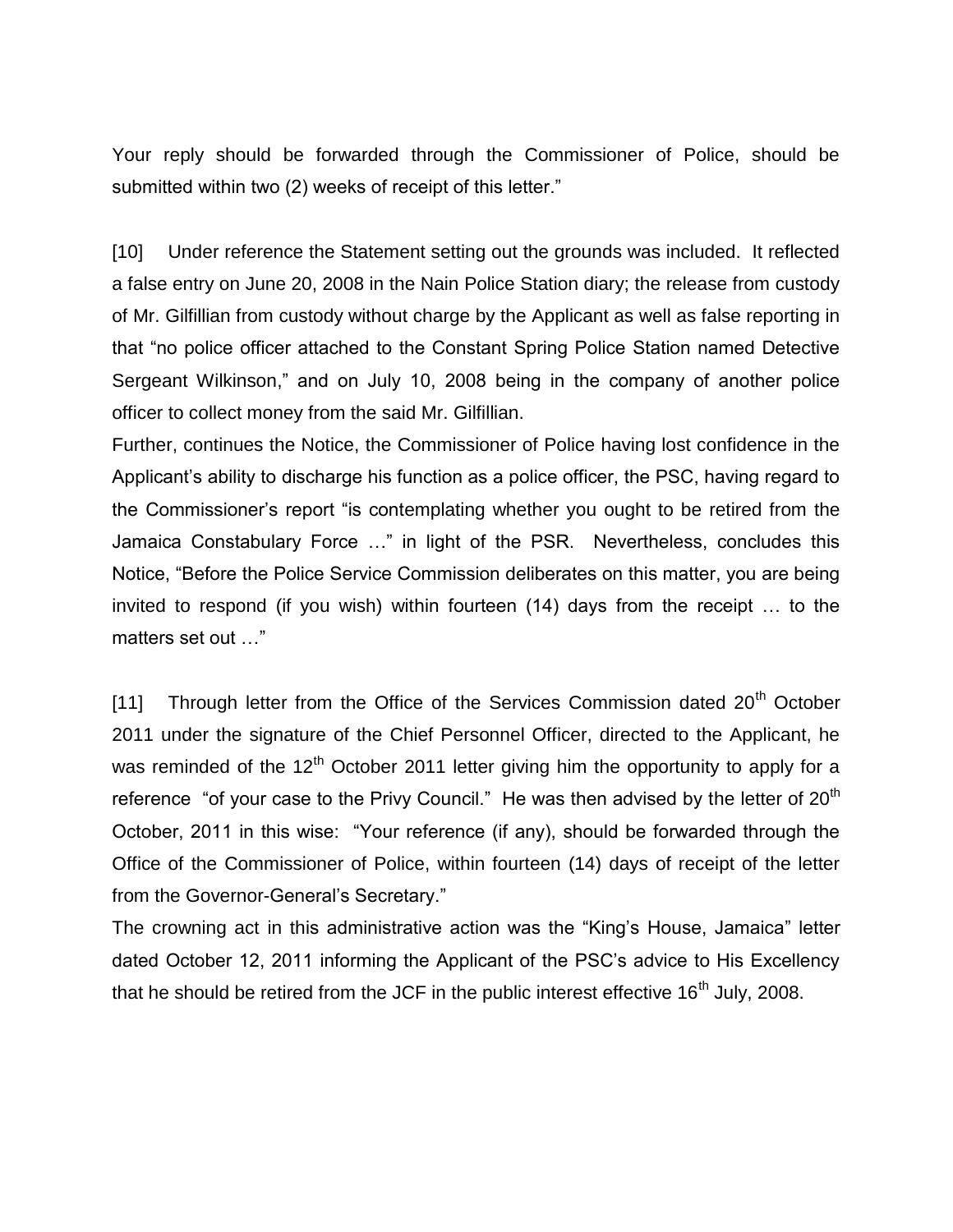#### **The Law - Delay**

[12] According to the Applicant, the Court ought to reject this ground as the Application was never late. The effective date of retirement was 10<sup>th</sup> November, 2012 pursuant to Force Order No. 3401 dated August, 2012.

[13] The Defendant presents that the decision to retire the Applicant was communicated to him by letter dated October 12, 2011. Notwithstanding the absence of evidence as to when exactly the Applicant received this letter, at the very least, he would have been aware of the decision upon the publication of the Force Orders in August, 2012.

[14] Part 56.1(1) of the CPR deals with applications for judicial review. As to delay, Rule 56.6(1) states that an Application for leave to apply for judicial review must be made promptly and in any event within three months from the date when grounds for the application first arose. However according to Rule 56.6(2), the court may extend the time for the making of such an application for leave, if good reason for doing so is shown. Importantly, says Rule 56.6 (2), where leave is sought to apply for an order of certiorari in respect of any judgment, order, conviction or other proceeding, the date on which grounds for the application first arose shall be taken to be the date of that judgment, order, conviction or proceedings. (Emphasis mine)

[15] Now having regard to the October 12, 2011 letter from the PSC and taking into consideration the language of Rule 56.6(1) of the Civil Procedure (CPR) that the date on which grounds for the application first arose shall be taken to be the date of that judgment, order, conviction or proceedings," it is unsustainable for the Applicant to say that the effective date of the Applicant's retirement from the J.C.F. as per Force Order No. 3401 of 10<sup>th</sup> November, 2012, should be regarded as the date for the purposes of compliance with Rule 56.6(1), *supra*. It would not be ungenerous to say that the date of 10<sup>th</sup> November, 2012, at best, represents the official public notification of permission "to retire from the Force." Even if it is accepted that one cannot say when the Applicant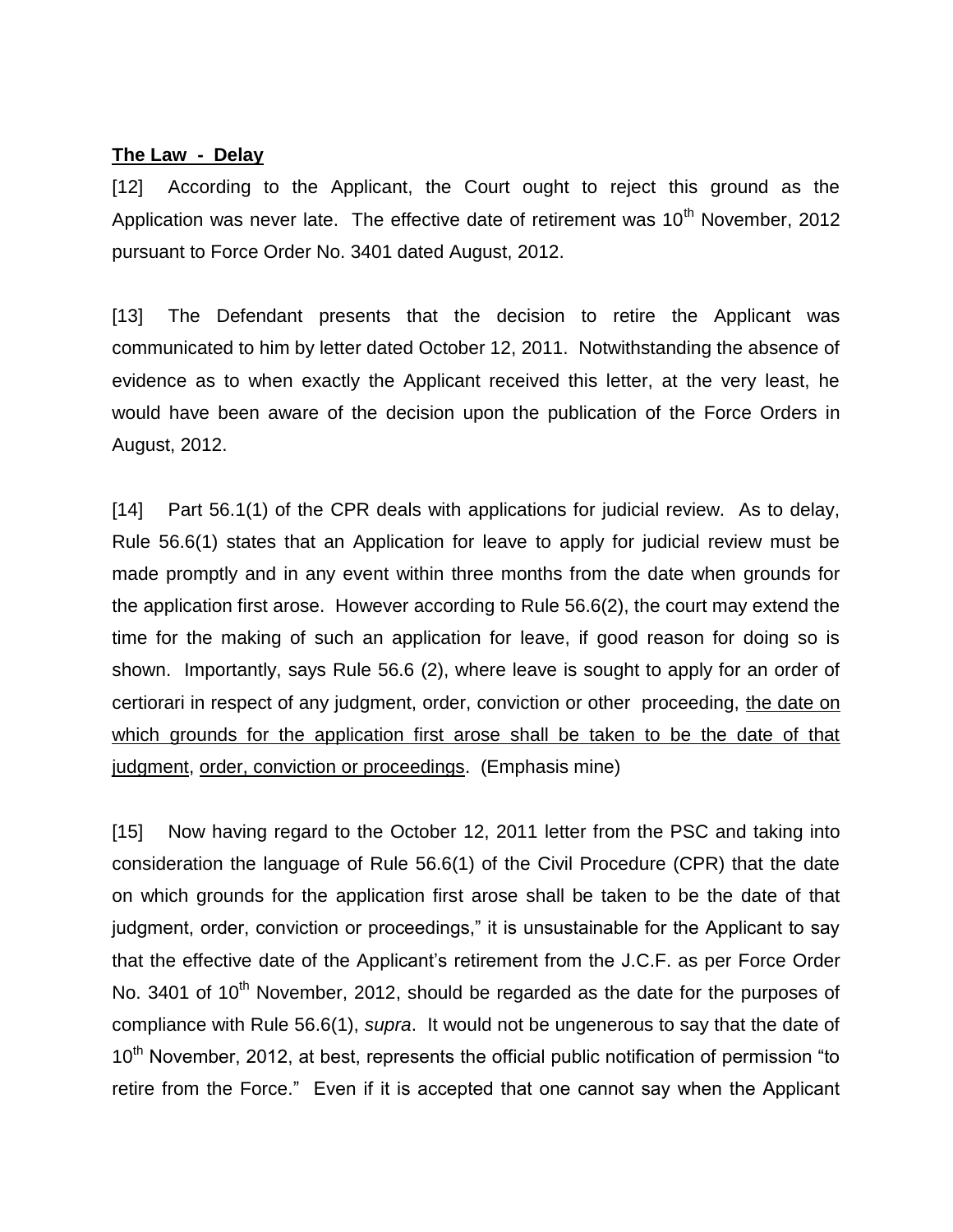received the October 12, 2011 PSC letter, the fact of its receipt by him would, at its lowest ebb, fix him with knowledge of the publication date of August, 2012. Such a generous rendering would suffice. However, the "Notice of Application for Leave to Apply Out of Time For Judicial Review," filed on February 1, 2013, rather betrays the Applicant's contention that there was no delay in applying for leave to apply for Judicial Review. I find, even were I to say that the above application was done *ex abundante cautela*, I would be constrained to say that it is patently misreckoned. Thus regarded, the application was clearly not made with the required promptness. However, it is to be noted that where the application was not made within the stipulated time, such an Applicant is given a window of opportunity to make amends through Rule 56.1(2). It would then fall to the Court to consider the grant of an extension of time to the Applicant provided good reason for doing so is shown. With respect to the nature of the Application it does not challenge expectation that at the very least, an attempt at a good reason for the acknowledged delay would have been offered. Should I say that the patent omission to offer a good reason was unintentional then, taken in concert with Rule 56.6(4), which states that, "paragraphs (1) to (3) are without prejudice to any time limits imposed by any enactment", I would still be obliged to consider Rule 56.6(5). It reads, "When considering whether to refuse leave or to grant relief because of delay the judge must consider whether the granting of leave or relief would be likely to :

- a) cause substantial hardship to or subsequently prejudice the rights of any person; or
- b) be detrimental to good administration. But I digress and offer no view as to the import of Rule 56.6(5) since I was not addressed thereon by the parties.

[16] In fine, I agree with the Respondent that, where a Court is called upon to exercise its discretion in favour of a party it does not do so as of right to that party. There has to be presented to the Court evidence which allows for the exercise of that discretion. As the Applicant has not produced even a modicum of evidence on which this Court can act, the argument in respect of delay as presented by the Applicant apart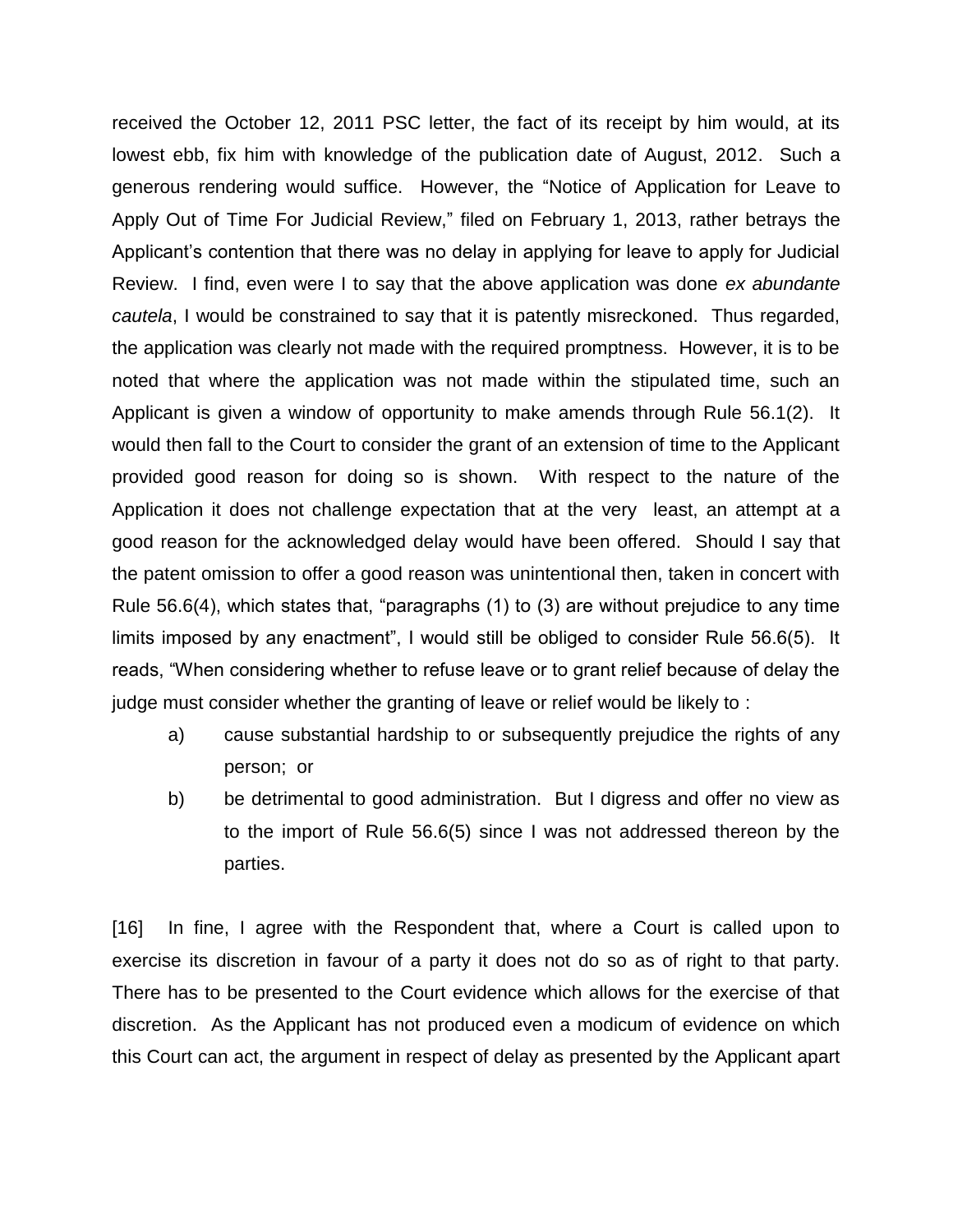from being misconceived suffers from a shortage, if not, then from a shortcoming. Accordingly, I accept the argument of the Respondent.

# **Alternative Form Of Redress**

[17] The Applicant's deflection of the Respondent's submission that, "the application must state whether an alternative form of redress exists and, if so, why judicial review is more appropriate or why the alternative has not been pursued", is answered by way of the retort that the Rule is not absolute.

Let us then examine the particular Rule which informs this engagement. According to Rule 56.3(3): The Application for leave must state:

- a) …
- b) …
- c) …
- d) whether an alternative form of redress exists and, if so, why judicial review is more appropriate or why the alternative has not been pursued;
- e) …
- f) whether any time limit for making the application has been exceeded and, if so, why;
- g) …
- h) …
- i) …
- j) …

[18] In the PSC letter of October 12, 2011 the Applicant was advised that he would be retired in the public interest. Further, as already adverted to, the Applicant was put on notice: "However, before His Excellency acts on this advice, you may apply to him for your case to be referred to the Privy Council for its consideration and recommendation to His Excellency. If you choose to do so, then this must be done within (14) days of your receiving this letter and you must state the grounds on which you make the application. Your application should be directed to the Office of the Police Service Commission.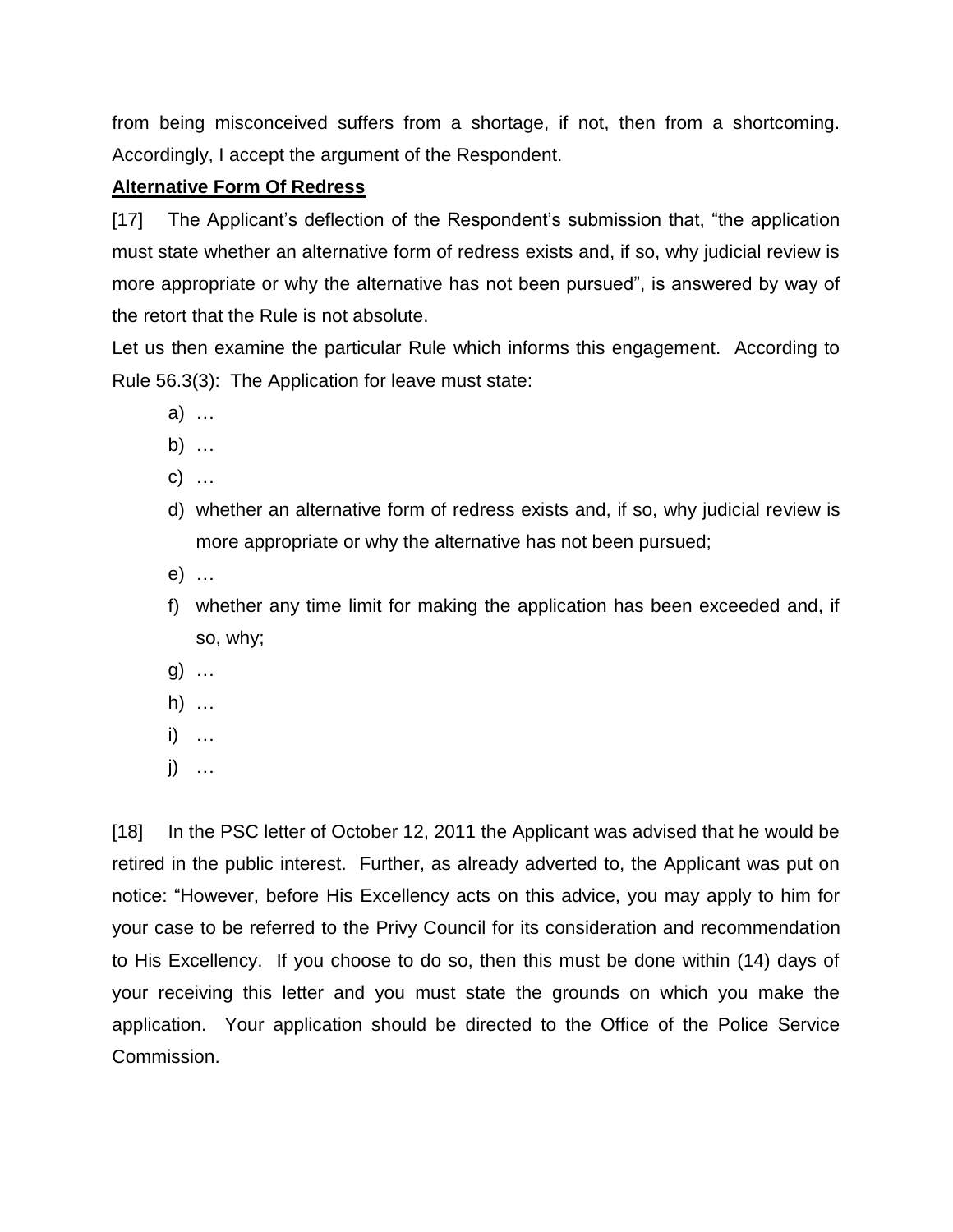In no unmistakable terms, and with absolute forthcomingness, the Applicant was warned that, "Failure to comply with these requirements will lead to His Excellency acting on the advice of the Police Service Commission without further reference to you."

[19] Since the procedure falls under the *aegis* of Rule 42 of the PSR attention is now directed to this Rule. It says at paragraph (1) that, "Where –

- a) the Commission has recommended or the authorized officer has directed that a member should be subjected to any disciplinary penalty; and
- b) the member concerned desires to apply by virtue of the relevant provision of the Order for a reference to the Privy Council of that recommendation or direction,

the application shall be made within fourteen days of the date on which the member is informed of the recommendation or direction; and the recommendation or direction shall be referred accordingly."

[20] I have, with anxious scrutiny, looked to see if there is any evidence admitting of the Applicant's pursuit of an alternative means of redress as demanded by Rule 56.3(3)(d). I can find none. Nor can I find any evidence to support the requirement why the alternative remedy of Rule 42(1)(b) of the PSR was not pursued or, for that matter, why judicial review is more appropriate in the circumstances.

[21] If any legal principle or authority is required to show that an Applicant must exhaust alternative remedies before resorting to judicial review I need only point to the authority of **Preston v Inland Revenue Commissioners** [1985] 2 All E.R. 372. The facts are. In 1974 "P" acquired half the share capital of a company which he later sold in two stages in 1975 and 1977. Following on a meeting between an Inspector of the Inland Revenue and "P" concerning "P's" tax returns for the years 1975-1976 to 1977- 1978 and in particular "P's" claim for relief in respect of certain losses and interest payments as also his transactions in shares of the company, it was agreed that "P" would withdraw his two claims for relief in exchange for the Inspectorate raising any further inquiries into "P's" tax affairs. "P" having withdrawn his claim for relief he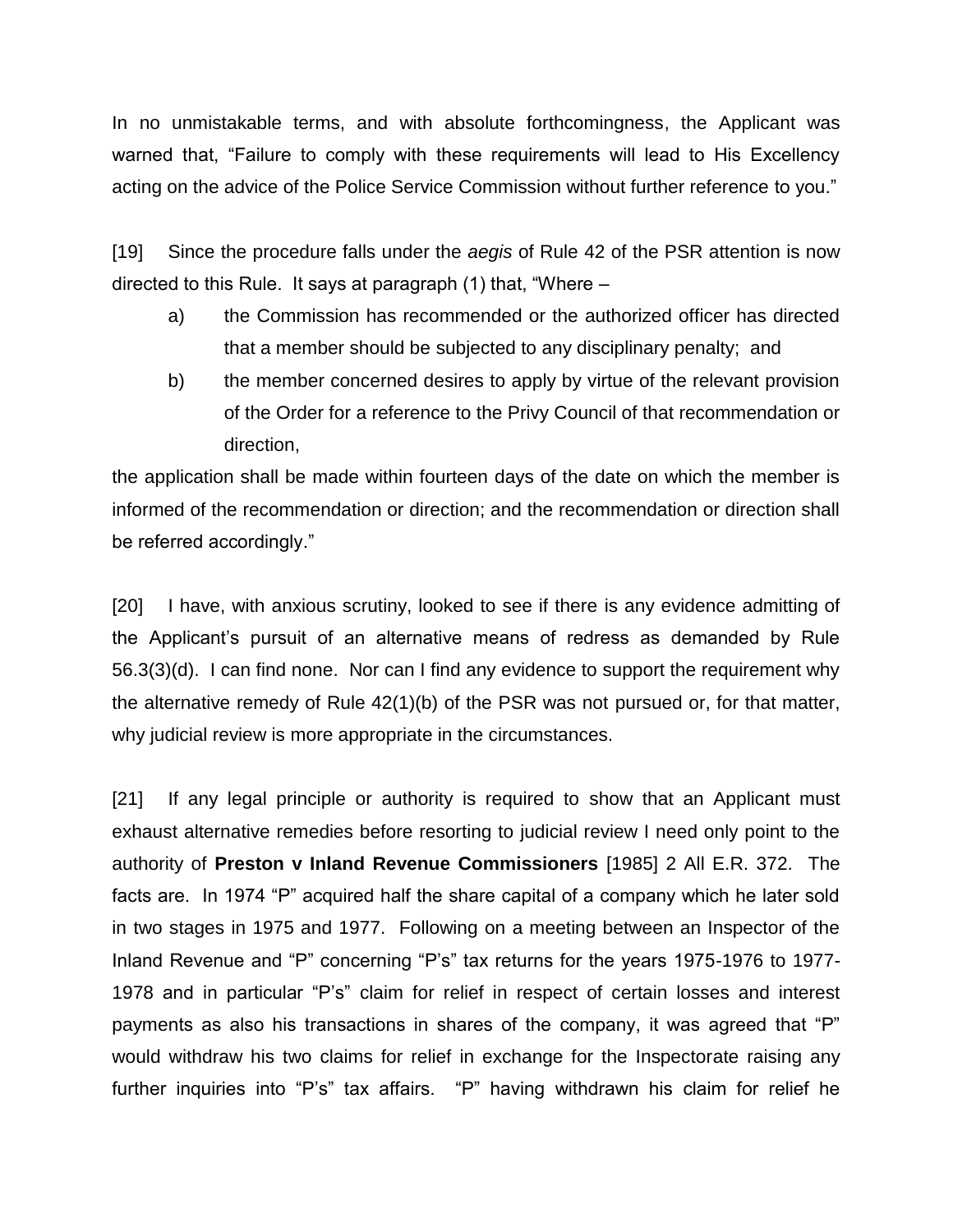discharged a liability to capital gains tax in respect of the shares. In 1997 the Island Revenue requested "P" to furnish information to the sale of shares they having received information that "P" had sold his shares pursuant to a tax avoidance scheme whereby the sale price was calculated on the basis of gross profits and not net profits. In 1982 the Island Revenue issued a notice requiring "P" to furnish information relating to the sale of the shares. "P" supplied the information but pointed out that he considered the 1978 agreement to be binding. Subsequently, the Revenue issued a Notice cancelling "P's" tax advantage in consequence of which "P" applied for Judicial Review. In doing so "P" sought a declaration that the Revenue were not entitled to further assess him or to attempt to assess him in respect of the sales of the shares. The judge at first instance granted "P's" declaration on the basis of the Revenue failing to take into account the 1998 agreement before initiating the procedure to cancel "P's" tax advantage which was, in any event, a discretion that was unreasonably exercised.

[22] Interestingly, in setting aside the first instant judgment the Court of Appeal held that besides the initiation of the procedure by the Revenue to cancel "P's" tax advantage being managerial and thus not open to Judicial Review but also that the decision to initiate the procedure was not unreasonable due to "P's" failure to make full disclosure. "P" appealed to the House of Lords. In the course of his judgment Lord Scarman, in stark and clear words, said: "… a remedy by way of judicial review is not made available where an alternative remedy exists. This is a proposition of great importance. Judicial review is a collateral challenge, it is not an appeal. Where Parliament had provided by Statute appeal procedures … it will only be very rarely that the courts will allow the collateral process of judicial review to be used to attack an appealable decision."

[23] For his part Lord Templeman grafted and crafted his judgment on the relevant legislature that engaged both the Revenue and "P". To paraphrase it says: where with respect to such a taxpayer such as "P", the Revenue have reason to believe that a taxpayer has obtained a tax advantage pursuant to a transaction, such as a sale of shares, the Revenue may notify the taxpayer in writing that he has so done. The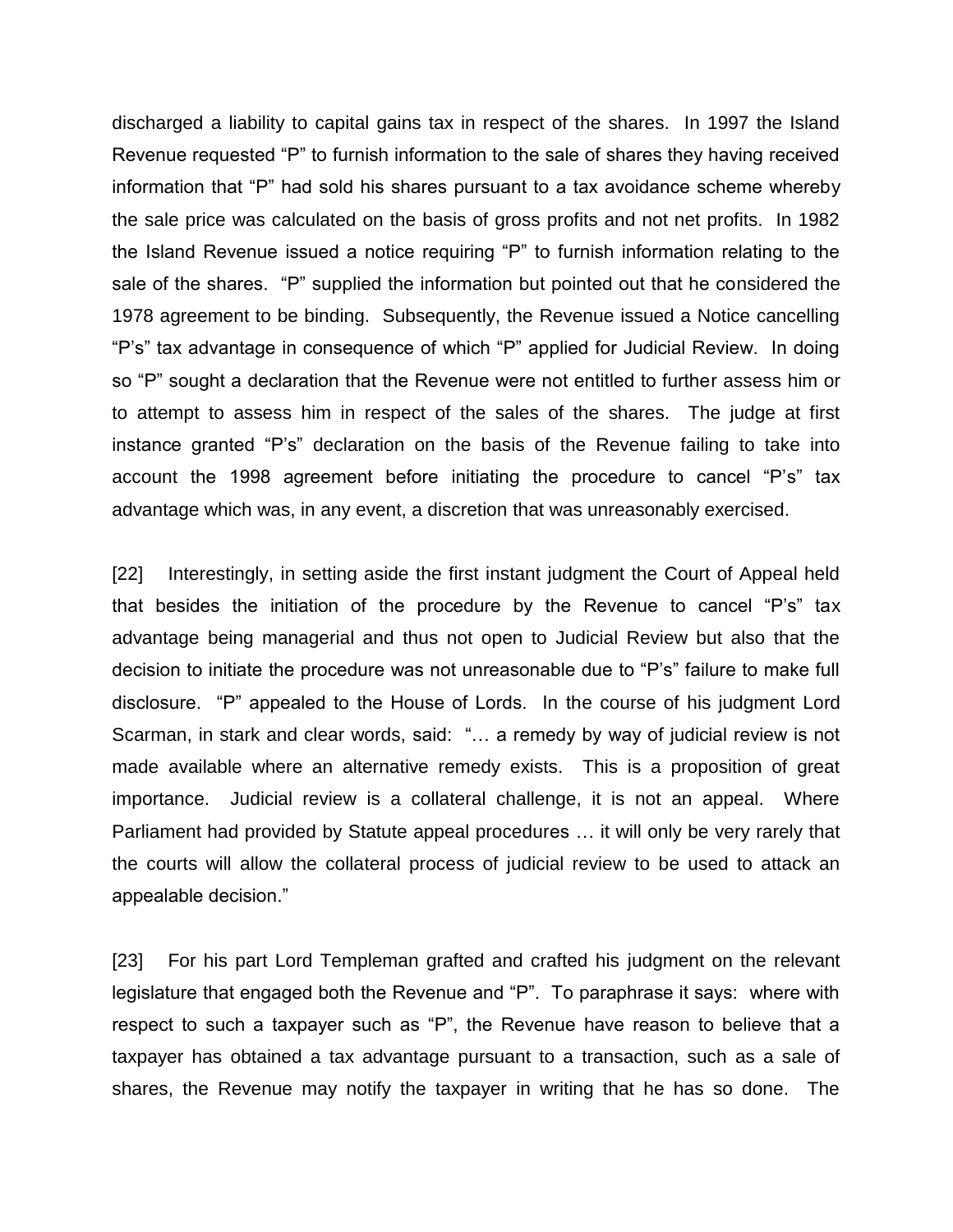taxpayer may then make a statutory declaration that the legislation does not apply to him either because he has not been involved with any such transactions in the circumstances prescribed by that legislation or because the taxpayer can show, in the words of the law, "that the transaction or transactions were carried out either for bona fide commercial reasons or in the ordinary course of making or managing investments, and that none of their main objects, to enable the tax advantages to be obtained …" Following the legislative thread of the procedural requirements containing a complex of duties and discretionary powers if, after the matter is referred to the Tribunal set up for the purpose of determining whether or not a prima facie case for proceeding has been established, should the Tribunal rule against the Taxpayer he may appeal to a Special Commissioner.

In the instant case, the same general principle applies: where Parliament has provided by statute appeal procedures, it will only be very rarely that the courts will allow the collateral process of judicial review to be used to attack an appealable decision.

The factual basis in the case at bar is the very letter of  $20<sup>th</sup>$  October 2011: "In this connection, a letter dated the  $12<sup>th</sup>$  October, 2011 has been addressed to you by the Governor General's Secretary, giving you the opportunity to apply for a reference of your case to the Privy Council."

I do not see anywhere in the Applicant's affidavit where he has alluded to any alternative form of redress as being available and, were that the case, why judicial review is more appropriate and why the alternative has not been pursued.

[24] In the final analysis, on the facts, on authority and on principle, the Applicant has failed to obtund the formidable argument of a failure to pursue an alternative form of redress before seeking leave to apply for judicial review.

#### **No Arguable Case**

[25] Mr. Lyttle's answer to this submission by the Respondent is restated without admixture: "… the Applicant says that he has good and arguable grounds for Judicial Review and he has a realistic prospect of succeeding on the basis that he was already tried on the same set of facts a decision given by the learned trial judge and that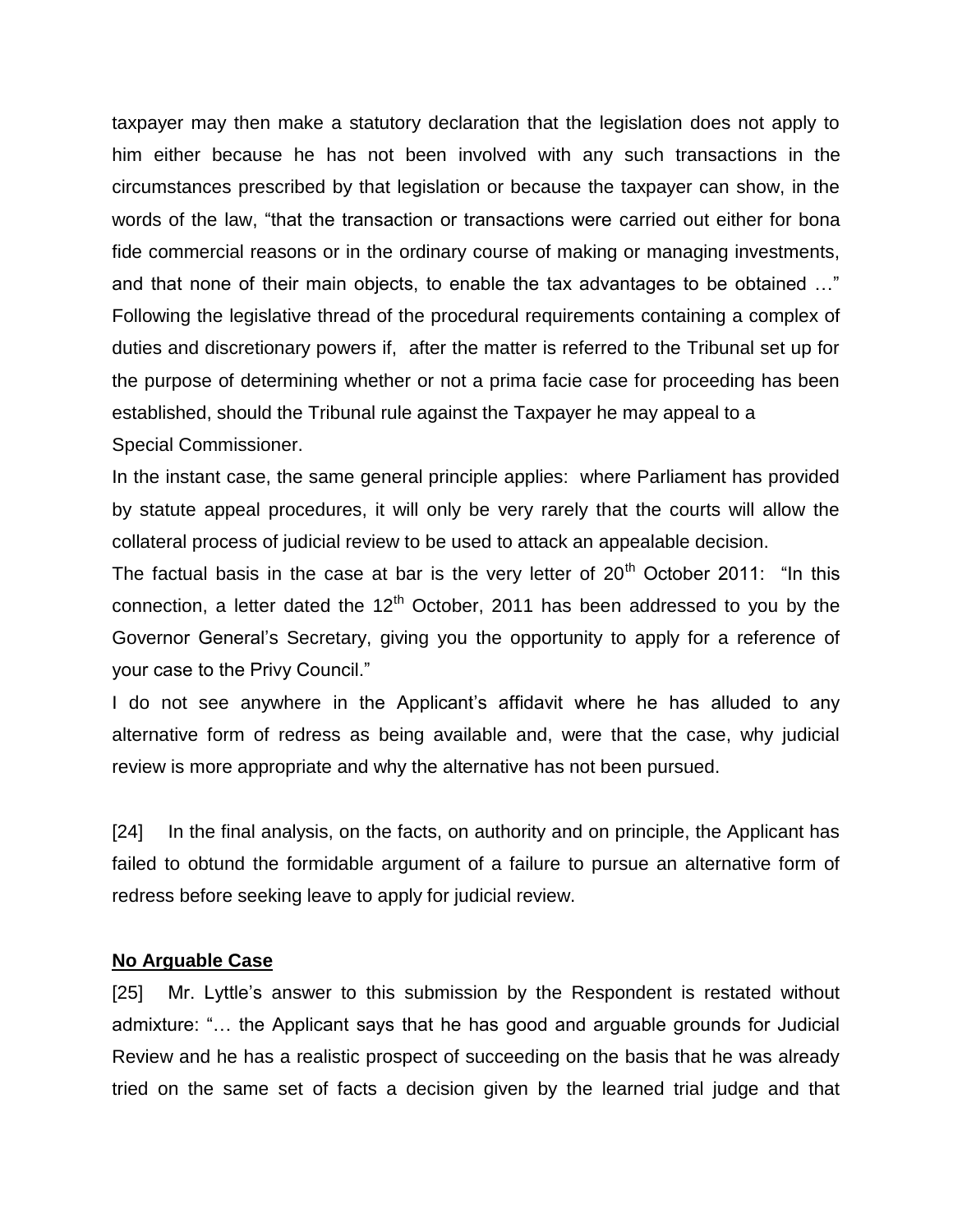decision was rejected by the Commissioner without his appealing. Therefore, relying on the same set of facts, and circumstances he now turns to the Police Service Commission and the Governor General to retire the Applicant from the JCF …" The relevant provision for retirement from the Jamaica Constabulary Force in the public interest is Section 26 of the PSR. From it is gleaned that where retirement is being contemplated the PSC must request a report from the Commissioner of Police.

[26] Second, the PSC is obliged to consider the report of the Commissioner of Police "and giving the member an opportunity of submitting a reply to the grounds on which his retirement is contemplated."

[27] Third, if the PSC, after giving due consideration to the usefulness of the embattled member having regard to the conditions of the Jamaica Constabulary Force, the Commission is satisfied that it is desirable in the public interest to retire such a person, it shall recommend to the Governor General that the member be required to retire as the Commission may recommend.

[28] In **Sharma v Brown-Antoine et al** (2006) 69 W.I.R. 369 the Privy Council through Lord Bingham said, inter alia: The ordinary rule now is that the Court will refuse leave to claim judicial review unless satisfied that there is an arguable ground for judicial review having a realistic prospect of success and not subject to a discretionary bar such as delay or an alternative remedy. …But arguability cannot be judged without reference to the nature and gravity of the issue to be argued. It is a test which is flexible in its application … It is not enough that a case is potentially arguable: an applicant cannot plead potential arguability to justify the grant of leave to issue proceedings upon a speculative basis which is hoped the interlocutory processes of the court may strengthen …"

[30] In the course of his judgment in **Regina ex parte Dwayne A. Mullings et al And The Police Service Commission And The Attorney General for Jamaica reported at SCCA No. 18/2007** delivered on 23/2/2009 Cooke JA, with whom Panton, P and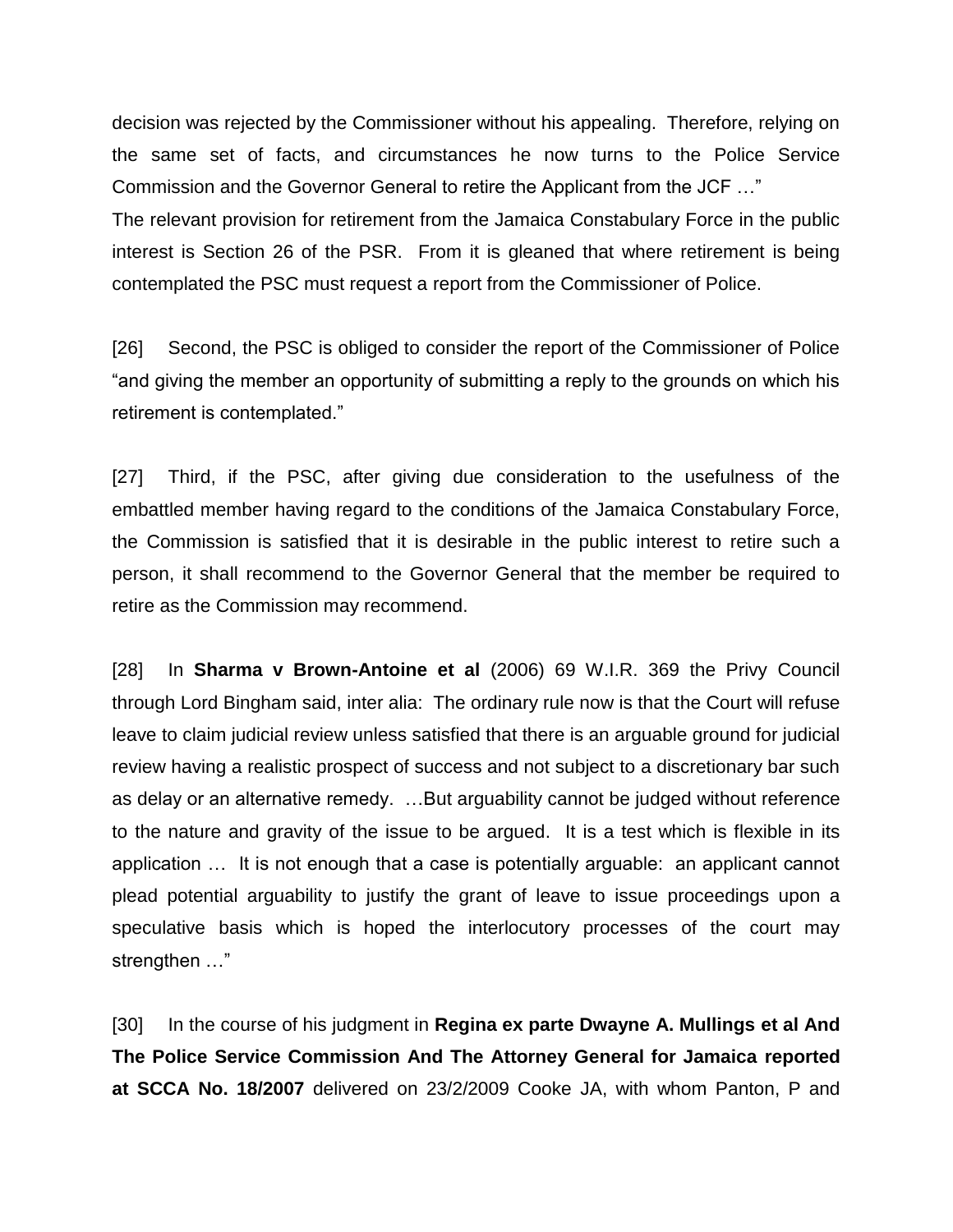Dukharan, JA(Ag.), as he then was, agreed, said that, "Retirement in the public interest is essentially that such a person is unsuitable to continue to be member of the Jamaica Constabulary Force. This unsuitability is not solely to be determined in a situation where strict proof is forthcoming but also in circumstances where there is material which rises above mere suspicion that the behavior of a member of the force is unacceptable." Relying on Regulation 47(2)(i) of the PSR, 1961, Cooke, JA trenchantly asserted that "retirement in the public interest is quite different from dismissal based on specific charges. Whereas the latter is confined within defined parameters, the former is subject to great latitude, subject only to the pending caveat that any such retirement must be reasonable cause."

[31] In the instant case, the NOTICE OF THE GROUNDS ON WHICH THE RETIREMENT OF DETECTIVE CONSTABLE GLEN RILEY IN THE PUBLIC INTEREST PURSUANT TO REGULATIONS 26 OF THE POLICE SERVICE REGULATIONS, 1961 is being contemplated, brought to the attention of the Applicant the bases of the contemplated action viz:

- "a) On June 20, 2008 at 11 a.m. you made a false entry in the Nain Police Station diary to the effect that you attended the Nain Police Station to interview Mr. Gilfillan in relation to a shooting incident which took place in Stony Hill, St. Andrew, and that the incident was being dealt with by Detective Sergeant Wilkinson of the Constant Spring Police Station;
- b) At the material time there was no police officer attached to the Constant Spring Police Station named Detective Sergeant Wilkinson. Mr. Gilfillian was also later released from custody on your instruction without being charged;
- c) Thereafter, on July 10, 2008 you were in the company of another police officer to collect money from the said Mr. Gilfillian."

It was in those circumstances that the Commissioner said that he had "lost confidence